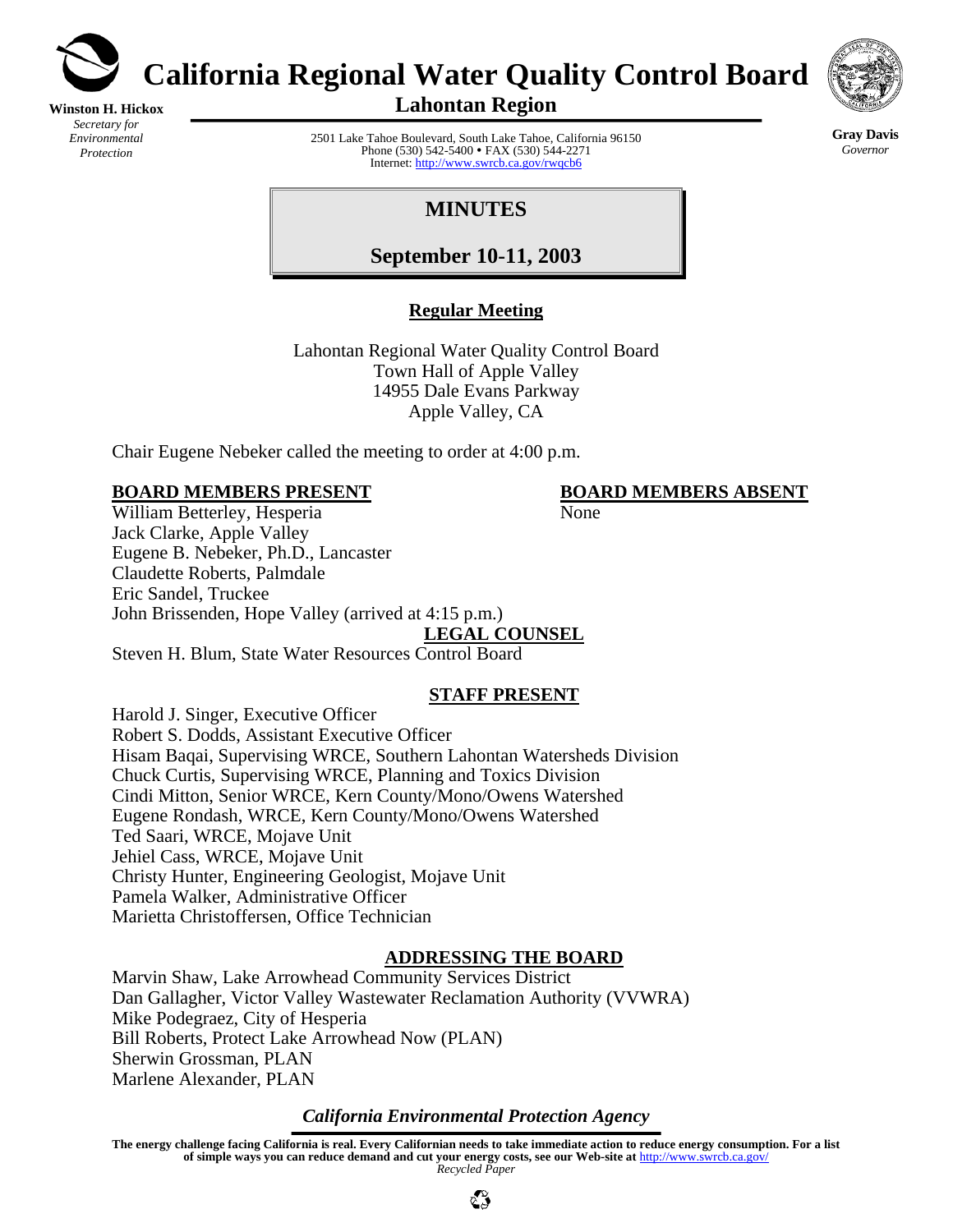Carl Uhrmann, PLAN Adele Grossman, PLAN Greg Marcela, Lake Arrowhead property owner Scott Priester, City of Barstow Dave Snyder, Los Angeles County Sanitation District (LACSD) Raymond Tremblay, LACSD

#### **1. Executive Officer's Report**

Mr. Singer highlighted the following items from the August written report:

Item No. 1 - History and Status of TRPA's Shorezone Environmental Impact Statement (EIS). The Regional Board has been actively involved with TRPA on this issue. Although the Board has had a long-standing prohibition on construction of piers in spawning areas, studies have shown that piers do not have an adverse effect on spawning habitat. Additional piers could mean more boats and boat exhaust contains PAHs. In certain confined areas of Lake Tahoe (marinas), sampling has detected PAHs at levels that are to toxic to some aquatic plant life. A joint meeting with TRPA would allow for all comments to be heard at one time, although a two-step process would allow TRPA to complete their EIS prior to the Regional Board hearing the item.

Items from the September written report were highlighted as follows:

Item No. 1 - Status of Caltrans Statewide Permit Update. Regional Board staff will continue to work with State Board to ensure that the permit addresses the needs of the Tahoe Basin and other areas of the high Sierra.

Item No. 2 - Spalding Community Service District, Eagle Lake. Dr. Nebeker had questions about when the project might be completed and the cost per parcel. Item No. 3 – Caltrans' July 23, 2003 Discharge From the I-80 Boca Floriston Project. This intense storm resulted in some extremely high turbidity water entering the Truckee River. Although Caltrans did comply with the current permit, its operation did contribute to a significant part of the problem. Given the history of this project (Caltrans has been before the Board several times for ACL action), Board members asked the Executive Officer to send Caltrans a letter commending them for doing what they could during this storm event.

Item No. 4 – July Thunderstorms Pound Alpine County. Although the Federal Highway Administration (FHA) is the contractor and provides oversight of the project, the road is owned and maintained by Alpine County. The sloughing off that occurred as a result of cut slopes that existed pre-project combined with the tremendous amount of stormwater completely overwhelmed pipes and channels. A letter was sent to both FHA and Alpine County asking them to address issues within their purview, such as looking at the overall hydraulics of the area to ensure that the capacity of the channels and pipes are sufficient to move water into the tributaries without causing erosion.

Item No. 5 – U.S. Forest Service Big Meadow Violation. Water quality effects are minimal but there is concern that the project could change the hydraulic flow through the meadow. Also of concern is the appearance that the U.S. Forest Service did not have control of the project or understand the potential impacts. In addition, there was no review by the Regional Board.

Item No. 6 – Step 1 of the Nonpoint Source Pollution Control and Watershed Protection Grant Application Process Completed. Project proponents in our region are competing for a small amount of available bond monies. Some of these proponents have progressed to the second step and will be funded. Projects funded by these bond funds will improve

### *California Environmental Protection Agency*

**The energy challenge facing California is real. Every Californian needs to take immediate action to reduce energy consumption. For a list of simple ways you can reduce demand and cut your energy costs, see our Web-site at** http://www.swrcb.ca.gov/ *Recycled Paper*

 $\mathbb{C}^{\infty}_{\mathcal{P}}$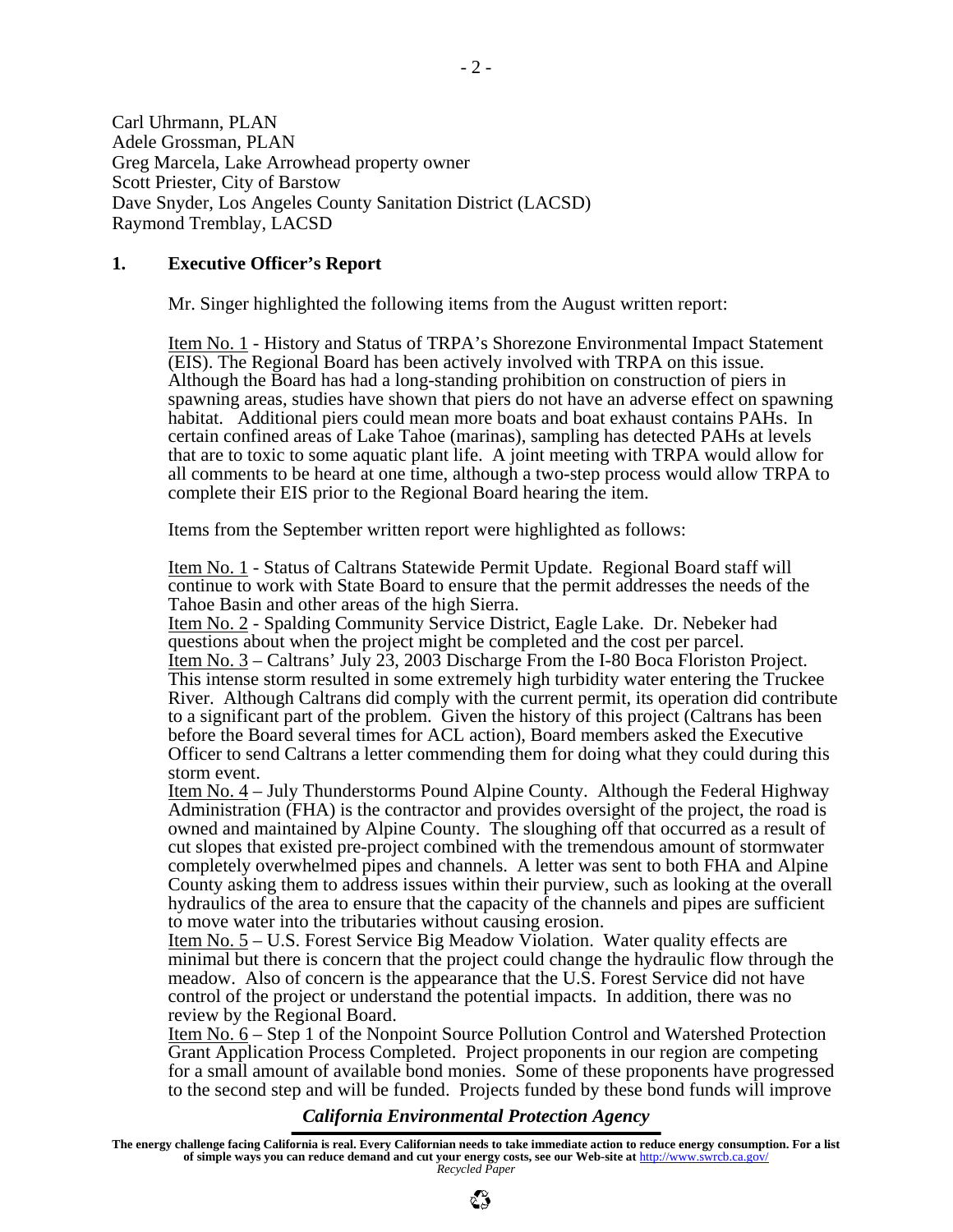water quality. The assistance provided by Regional Board staff to project proponents in writing their proposals contributed to these projects moving to the second step. Mr. Singer and Board member Claudette Roberts thanked staff for the assistance they provided to project proponents in writing grant proposals.

Item No. 8 – MTBE Detected in Municipal Water Supply Wells in the Meyers Area of South Lake Tahoe. The Regional Board is working closely with South Tahoe Public Utility District (District) to put pressure on Shell to do further investigation. Shell has agreed to a work plan that is acceptable to both the Regional Board and the District. Item No. 10 – County Sanitation District of Los Angeles County No. 20 (District), Palmdale Water Reclamation Plant-Ground Water Antidegredation Analysis Report (ADA). Chair Eugene Nebeker excused himself from the meeting for this item. Several locations exceed the maximum contaminant level (MCL) for nitrate in groundwater. Further characterization is needed to determine how extensive the problem is and to try to minimize any further pollution at the site. Feasible alternatives to land spreading, which are believed to have contributed to the problem, are necessary. The Regional Board will issue the District a letter requesting a technical report, asking for specifics about its plans and schedule for addressing the situation. The tasks and schedule would then come before the Board for adoption into an enforceable order. The options would be to amend Waste Discharge Requirements, issue a Time Schedule Order or adopt a Cease and Desist Order.

Ray Tremblay, Supervising Engineer and Dave Snyder, Division Manager, LACSD discussed the costs and methods under consideration.

Board members expressed their desire for a workshop and tour of the District at the November Board meeting if an action is not on the agenda.

Item No. 11 – Mojave Water Agency (MWA) Status of Ground Water Salinity Model and Study. A draft Memorandum of Understanding (MOU) between the agencies is being worked out. MWA wants the scope of the workplan to be more focused on its activities whereas Board staff would take a broader view of all potential salt inputs to the Basin and determine the overall effect of recharge and wastewater reuse in the area. The analysis will assist other water districts that want to do recharge understand the cumulative effect of their operations.

The quarterly violations report was discussed.

The afternoon session of the meeting adjourned at 5:10 p.m.

#### **Regular Meeting, Continued 7:00 p.m., September 10, 2003**

Chair Eugene Nebeker called the meeting to order at 7:05 p.m. Board members present: William Betterley, John Brissenden, Jack Clarke, Claudette Roberts and Eric Sandel.

### **2. PUBLIC FORUM**

No one addressed the Board during the Public Forum

### **3. MINUTES**

• **Motion:** Moved by William Betterley, seconded by John Brissenden and **carried** to adopt the May minutes as proposed. Jack Clarke abstained from voting, as he was not in attendance at the May Board meeting.

### *California Environmental Protection Agency*

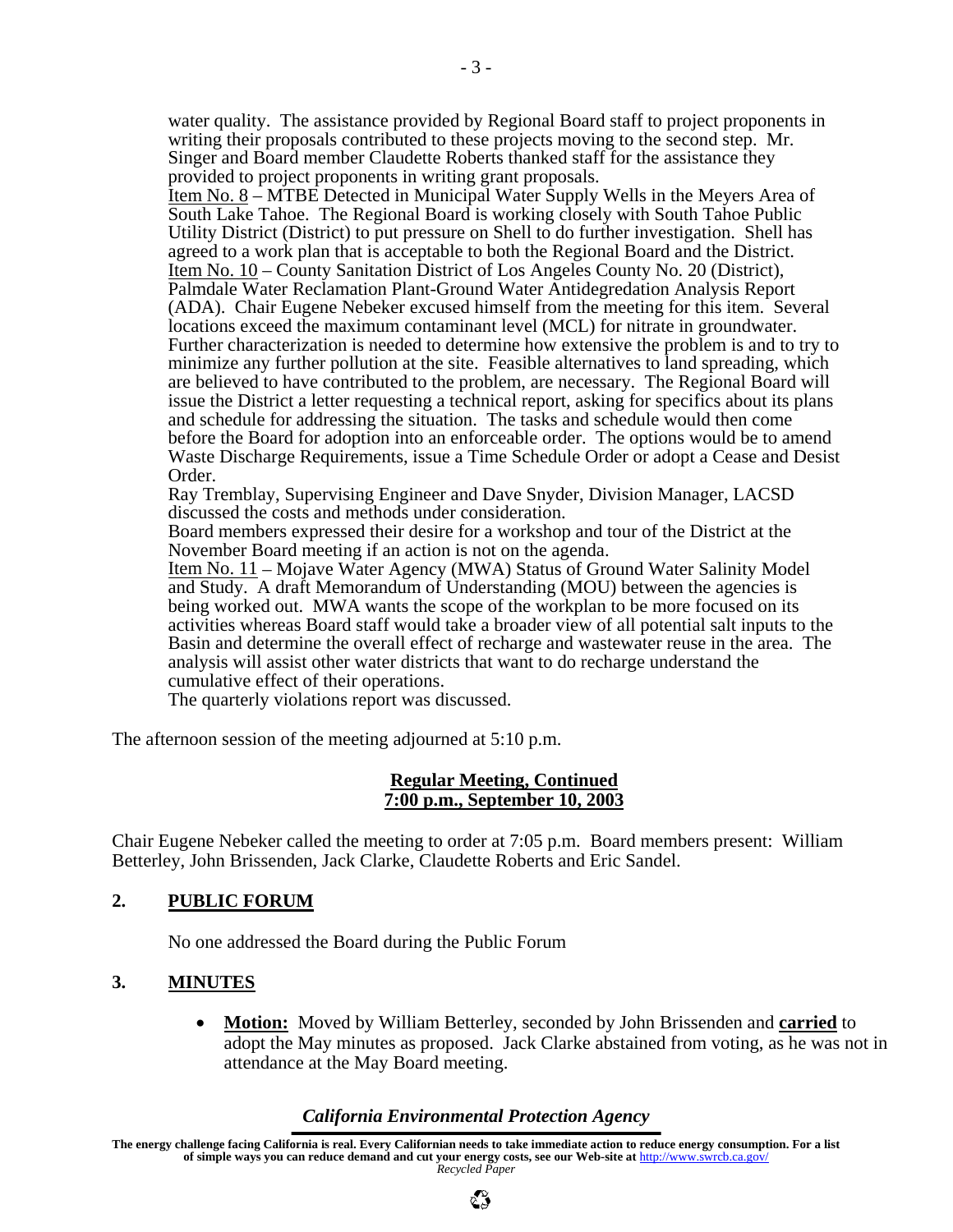- **Motion:** Moved by Jack Clarke, seconded by Claudette Roberts and **unanimously carried** to adopt the June minutes as proposed.
- **Motion:** Moved by William Betterley, seconded by Eric Sandel and **unanimously carried** to adopt the July minutes as proposed. John Brissenden abstained from voting.

### **4. ADOPTION OF UNCONTESTED CALENDAR**

• **Motion:** Moved by Jack Clarke, seconded by William Betterley and **unanimously carried** to adopt the Uncontested Calendar as proposed.

### **PLANS AND POLICIES**

### **6.** *Public Hearing* – **Basin Plan Amendments and Functional Equivalent Document for the Mojave Hydrologic Unit Discharge Prohibition Exemptions**

Dr. Nebeker opened the public hearing and administered the oath.

Christy Hunter, Engineering Geologist, gave the staff presentation that included:

- $\triangleright$  Project Area
- $\triangleright$  Current Prohibitions and Exemptions
- $\triangleright$  Proposed Prohibitions and Exemptions
- $\triangleright$  Basis for Granting Exemptions
- $\triangleright$  Justification for Amendments
- ¾ History of Amendment Efforts
- $\triangleright$  Response to Comments
- $\triangleright$  Changes to the Draft Environmental Document

Ms. Hunter concluded by stating that the amendments provide a mechanism for the Regional Board to grant exemptions (subject to specific criteria) to discharge prohibitions and recommended adoption of the proposed Resolution.

Ms. Hunter and Hisam Baqai, Supervising Engineer, answered questions from Board members.

Marvin Shaw, General Manager, Lake Arrowhead Community Services District stated his support of the proposed amendments. He thanked Board staff, Ms. Hunter and Mr. Baqai for their efforts. He went on to thank Mr. Singer and various agencies for their work that resulted in an approved application for use of effluent at the facility burning slash and small timber at Lake Arrowhead.

Dan Gallagher, VVWRA, informed the Board he was available to answer questions.

Mike Podegraez, City of Hesperia, stated his support of the proposed amendments.

Ted Heyck, President, PLAN, discussed the need to use recycled water for landscaping.

Bill Roberts, Vice-President, PLAN, referred to his letter of support and reiterated it.

# *California Environmental Protection Agency*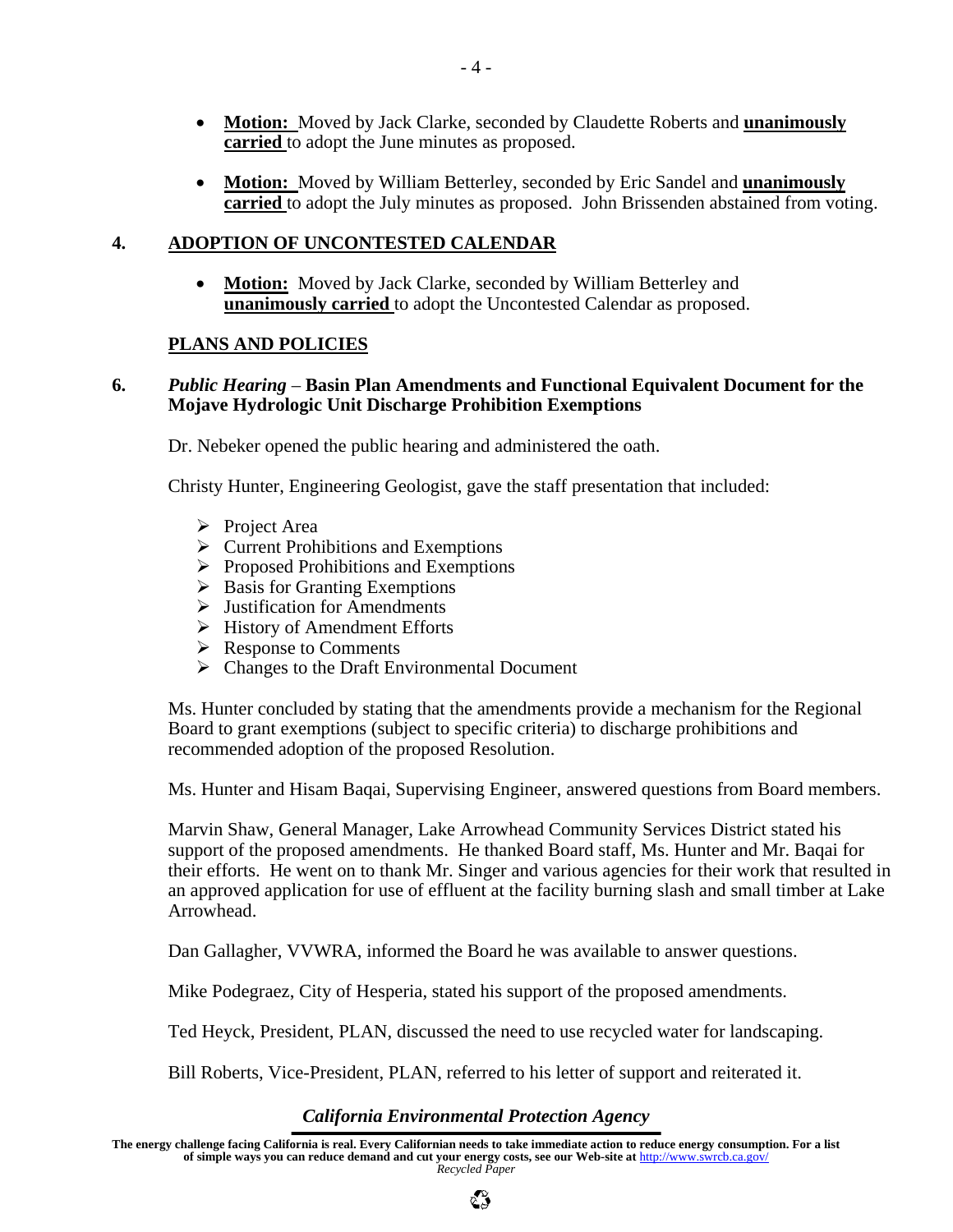Sherwin Grossman, PLAN, discussed the need to use wastewater.

Marlene Alexander, PLAN, emphasized the need to use recycled water for landscaping and the golf course.

Carl Uhrmann, PLAN, spoke in support of the proposed amendments and urged the Board to adopt the Resolution as prepared by the staff.

Adele Grossman, PLAN, stated her support of all that had been said previously.

Greg Marcela, Lake Arrowhead property owner, told the Board that recycled water use was desperately needed.

Dr. Nebeker closed the public hearing.

- **Motion:** Moved by Eric Sandel, seconded by William Betterley and **unanimously carried** to certify the Environmental Document as proposed in the Resolution.
- **Motion:** Moved by Eric Sandel, seconded by Jack Clarke and **unanimously carried** to adopt the amendments as proposed in the Resolution.

Dr. Nebeker commended Ms. Hunter for a concise and well-organized presentation, as well as her responses to questions. He also thanked the public for their concise comments.

Mr. Betterley expressed his hope that property owners of Lake Arrowhead would supplement the Resolution to protect their property from drought conditions by removing underbrush as had been recommended by the U.S. Forest Service and the University of California nine years ago.

### **ENFORCEMENT ACTIONS**

**7.** *Public Hearing* **– Consideration of an Administrative Civil Liability Order for the City of Barstow for Violation of Discharge Prohibitions Prescribed in the Water Quality Control Plan for the Lahontan Region for the February 24 and March 19, 2003 discharges of sewage to the Mojave River, Barstow Wastewater Treatment Facility** 

Dr. Nebeker opened the public hearing and administered the oath.

Mr. Baqai informed the Board that since the City of Barstow had no dispute with the proposed Order, a staff presentation would be made only if the Board so requested.

Scott Priester, Community Development Director, City of Barstow, acknowledged that the discharge did occur and that repairs are completed. He stated that a settlement agreement between the city and the former contract wastewater operator was reached.

Dr. Nebeker closed the public hearing.

Mr. Baqai noted corrections to the proposed Order.

### *California Environmental Protection Agency*

**The energy challenge facing California is real. Every Californian needs to take immediate action to reduce energy consumption. For a list of simple ways you can reduce demand and cut your energy costs, see our Web-site at** http://www.swrcb.ca.gov/ *Recycled Paper*

 $\mathbb{C}^{\infty}_{\mathcal{P}}$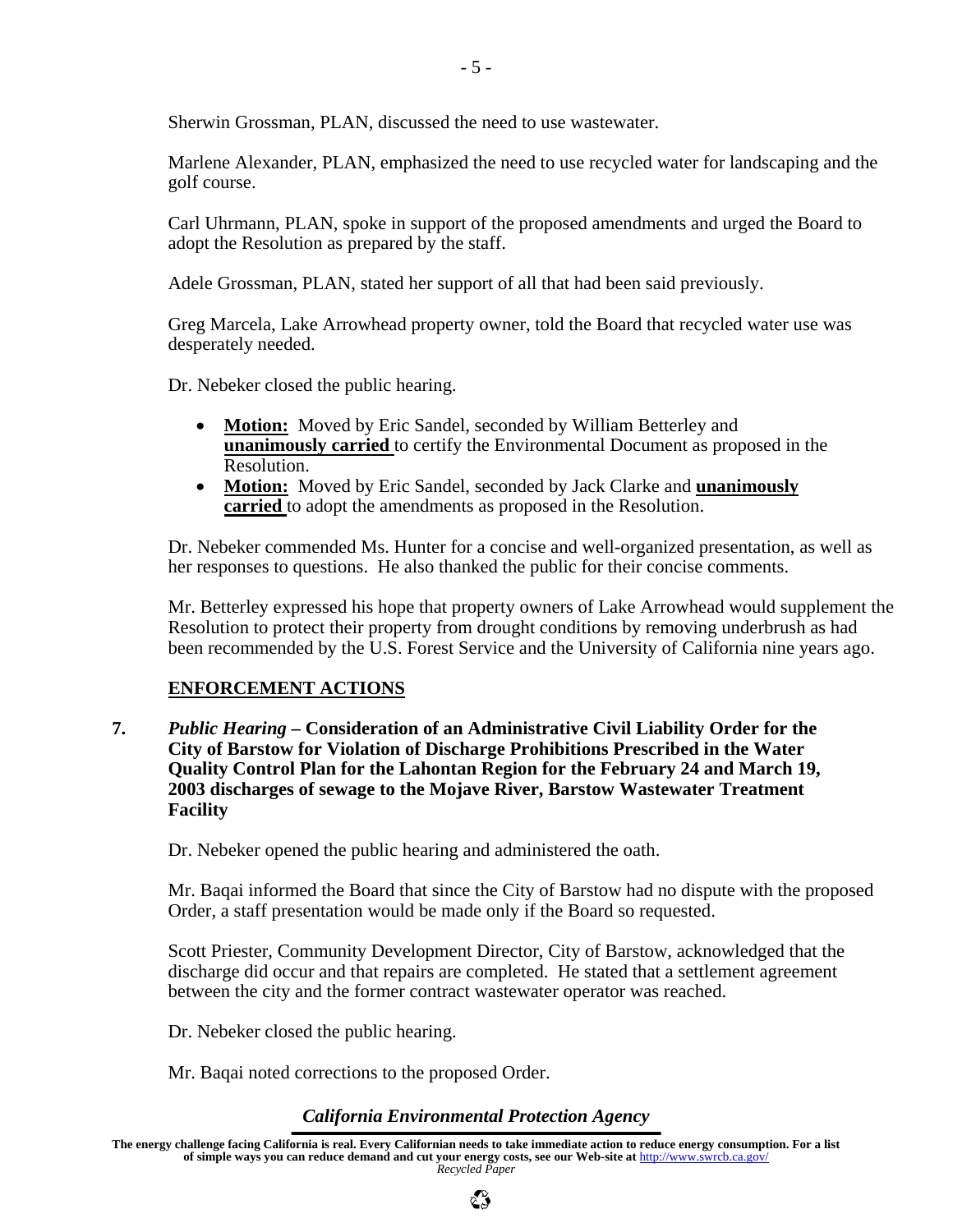• **Motion:** Moved by Jack Clarke, seconded by William Betterley and **unanimously carried** to adopt the Order as amended.

#### **STATUS REPORT**

#### **8. Review of Time Schedule for Implementation of Groundwater Monitoring for the Los Angeles County Sanitation District (LACSD) #14, Lancaster Water Reclamation Plant**

Dr. Nebeker excused himself from this item.

Ted Saari, WRCE gave the status report (previously requested by the Regional Board) that reviewed the adequacy of the scheduled time allotments for improvements to the Lancaster Water Reclamation Plant groundwater monitoring system. His discussion included:

- $\triangleright$  District's revised Gantt Chart
- $\triangleright$  Aerial Photographs of the Reclamation Plant
- ¾ Board Order Requirements and Compliance Record

Mr. Saari concluded that the tasks proposed are appropriate, task time durations are reasonable, and the currently proposed schedule is adequate. He went on to answer questions from Board members.

Mr. Baqai provided historical background on groundwater monitoring for dischargers to land.

Raymond Tremblay and Dave Snyder, LACSD answered questions from Board members and Mr. Singer.

Mr. Singer concluded the item by stating that staff found the schedule reasonable and should there be any delay, it would be reported to the Board immediately.

### **1. Executive Officer's Report**

This item was reopened.

Mr. Singer discussed two Cleanup and Abatement Orders (CAO) issued to private parties in the South Lake Tahoe area that address PCE contamination. One responsible party has petitioned the CAO to the SWRCB, asking for a stay and that the Order be overturned. Also included was a request that the Executive Officer schedule a reconsideration of the CAO before the Regional Board. Mr. Singer informed the Board he did not believe the facts warranted further consideration, that it was clear these were responsible parties.

### **9. Reports by Chair and Board Members**

Mr. Clarke distributed information on Class V injection wells.

#### *California Environmental Protection Agency*